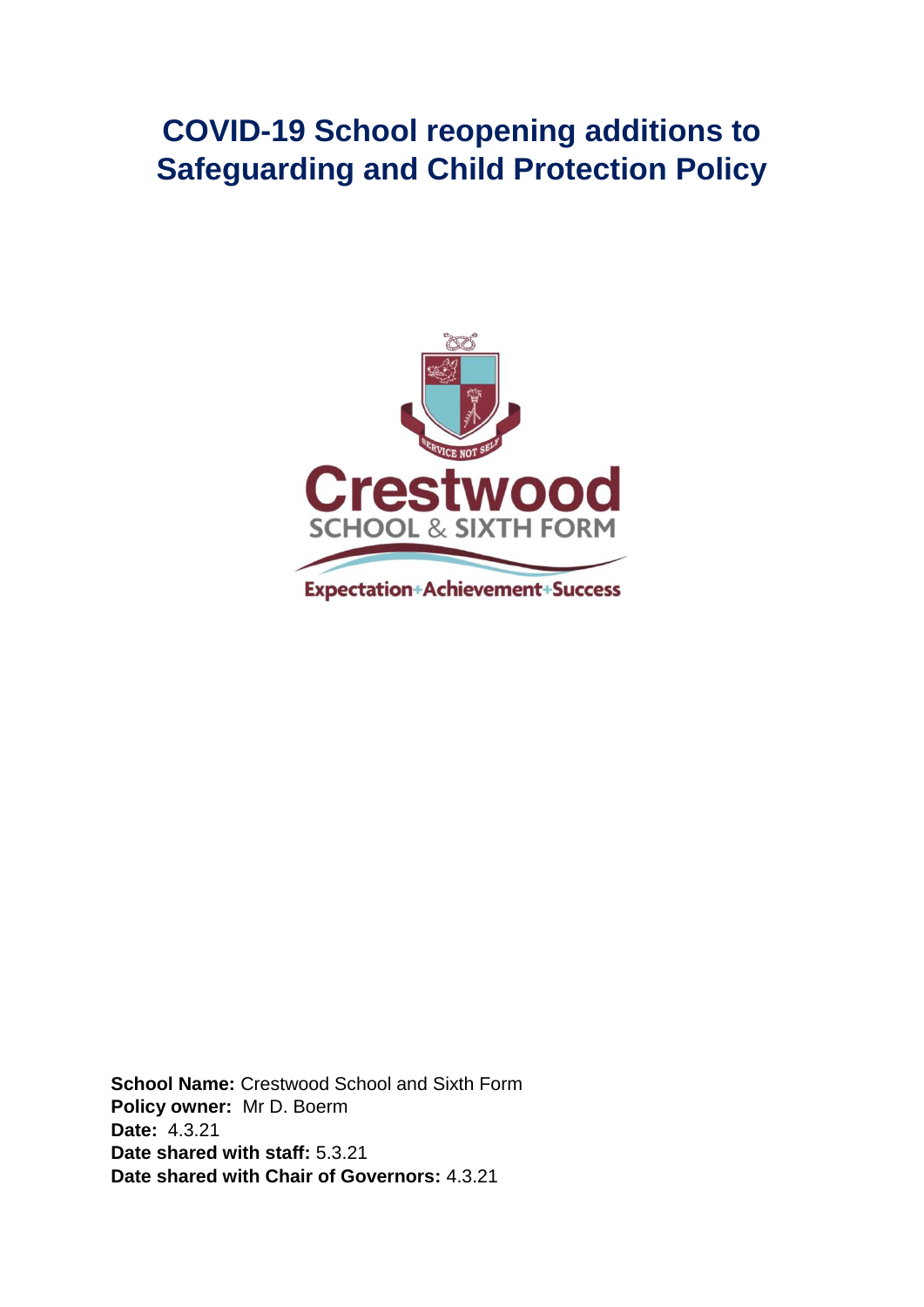From the week commencing 8<sup>th</sup> March 2021, Crestwood School expect to welcome back children to school and further education settings.

[https://assets.publishing.service.gov.uk/government/uploads/system/uploads/attach](https://assets.publishing.service.gov.uk/government/uploads/system/uploads/attachment_data/file/964351/Schools_coronavirus_operational_guidance.pdf) ment\_data/file/964351/Schools\_coronavirus\_operational\_quidance.pdf (see p63 for safeguarding information)

[Keeping Children Safe in Education](https://www.gov.uk/government/publications/keeping-children-safe-in-education--2) (KCSIE) is statutory safeguarding guidance that schools and colleges should continue to have regard to as required by legislation and/or their funding agreements.

This addendum of the Crestwood School Safeguarding, and Child Protection Policy contains details of safeguarding arrangements listed below:

- 1. Staff and volunteers able to identify any new safeguarding concerns about individual children as they see them in person following partial school closures
- 2. Staff and volunteers understand the school's process if they have any concerns about a child, including any returning child/ren, and act immediately
- 3. Staff and volunteers keep themselves updated with continuing safeguarding updates and new guidance and are aware that Crestwood's safeguarding arrangements may be subject to change, therefore should make themselves aware of potential new procedures during unprecedented times.
- 4. Outline, where resources allow, that DSLs (and deputies) have more time to support staff and children with new safeguarding and welfare concerns and handle referrals to children's social care and other agencies where appropriate
- 5. Ensure that relevant safeguarding and welfare information held on all children (including returning children) remains accurate. Schools and colleges (led by the DSL or deputy) should be doing all they reasonably can to ask parents and carers to advise them of any changes regarding welfare, health and wellbeing that they should be aware of before a child returns to school.
- 6. School name has a clear reporting process for parents/carers to inform staff and volunteers that their child has suspected symptoms of COVID19 or feels unwell. Staff will support parents/carers following the advice set out by Public Health England
- 7. Changes to DSL (and deputy) arrangements The aim is to have a trained DSL (or deputy) available on site. Where this is not the case, a trained DSL (or deputy) will be available to contact via phone or online video - for example when working remotely.

Where a trained DSL (or deputy) is not on site, in addition to the above, a senior leader will assume responsibility for co-ordinating safeguarding on site. It is important that all staff and volunteers have access to a trained DSL (or deputy). On each day staff on site will be made aware of that person is and how to speak to them. The DSL will continue to engage with social workers, and attend all multi-agency meetings, which can be remotely.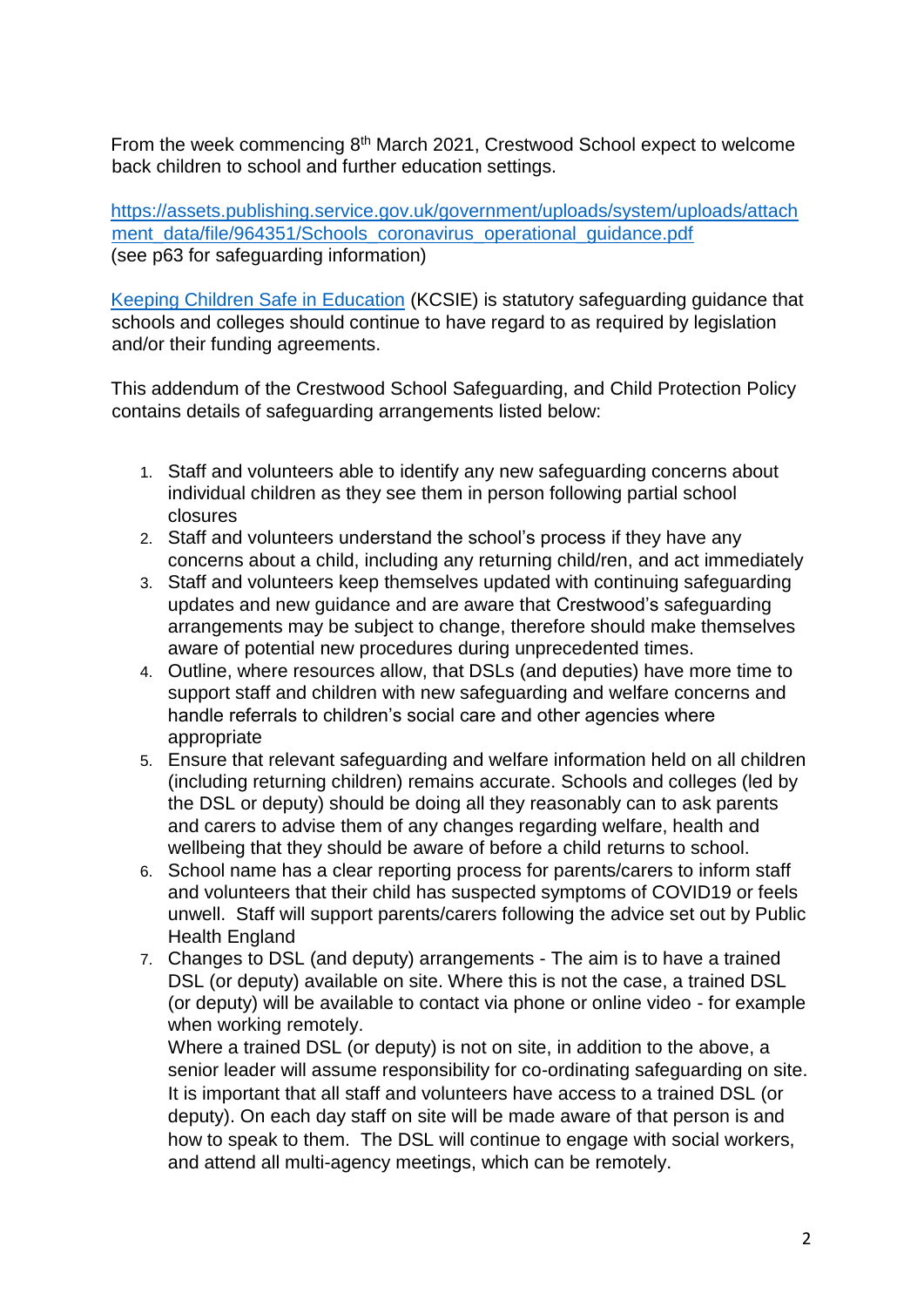- 8. Process may be revised for managing any reports of peer on peer abuse and support victims (the principles as set out in part 5 of [KCSIE](https://www.gov.uk/government/publications/keeping-children-safe-in-education--2) should continue to inform any revised approach.) Crestwood School will listen and work with the young person, parents/carers and any multiagency partner required ensuring the safety and security of that young person. Concerns and actions must be recorded on schools safeguarding systems.
- 9. Process for Domestic Abuse/Domestic Violence should continue via Operation Encompass. (contact [deborah.mardner@dudley.gov.uk](mailto:deborah.mardner@dudley.gov.uk) )
- 10. Staff and volunteers should understand the Crestwood School procedure if they have concerns about a staff member or volunteer who may pose a safeguarding risk to children (the principles in part 4 of [KCSIE](https://www.gov.uk/government/publications/keeping-children-safe-in-education--2) will continue to support how a school or college responds to any such concerns)
- 11. Vulnerable children for the purposes of continued attendance during the coronavirus outbreak are those across all year groups who:
	- are assessed as being in need under section 17 of the Children Act 1989, including children who have a child in need plan, a child protection plan or who are a looked-after child
	- have an education, health and care (EHC) plan and it is determined, following risk assessment [\(risk assessment guidance\)](https://www.gov.uk/government/publications/coronavirus-covid-19-send-risk-assessment-guidance/coronavirus-covid-19-send-risk-assessment-guidance), that their needs can be as safely or more safely met in the educational environment
	- have been assessed as otherwise vulnerable by educational providers or local authorities (including children's social care services), and who could therefore benefit from continued attendance. This might include children and young people on the edge of receiving support from children's social care services, adopted children, those at risk of becoming NEET (not in employment, education or training), those living in temporary accommodation, those who are young carers and others at the provider and local authority's discretion.

Read more in the guidance on [vulnerable children and young people.](https://www.gov.uk/government/publications/coronavirus-covid-19-guidance-on-vulnerable-children-and-young-people)

- 12. Arrangements are in place to keep children who are not physically attending the school or college safe, particularly online, and how concerns about these children are reported.
- 13. Supporting children in school Crestwood School is committed to ensuring the safety and wellbeing of all its students. Crestwood School will continue to be a safe space for all children to attend and flourish in line with implementing protective measures guidance and follow advice from Public Health England on sanitation, social distancing and other measures to limit the risk of spread of COVID19.

The Headteacher will ensure that appropriate staff are on site and staff to pupil ratio numbers are appropriate, to maximise safety.

Crestwood School will ensure that where we care for all children, we ensure appropriate support is in place for them. This will be individual to meet the needs of each child and recorded on the schools safeguarding system.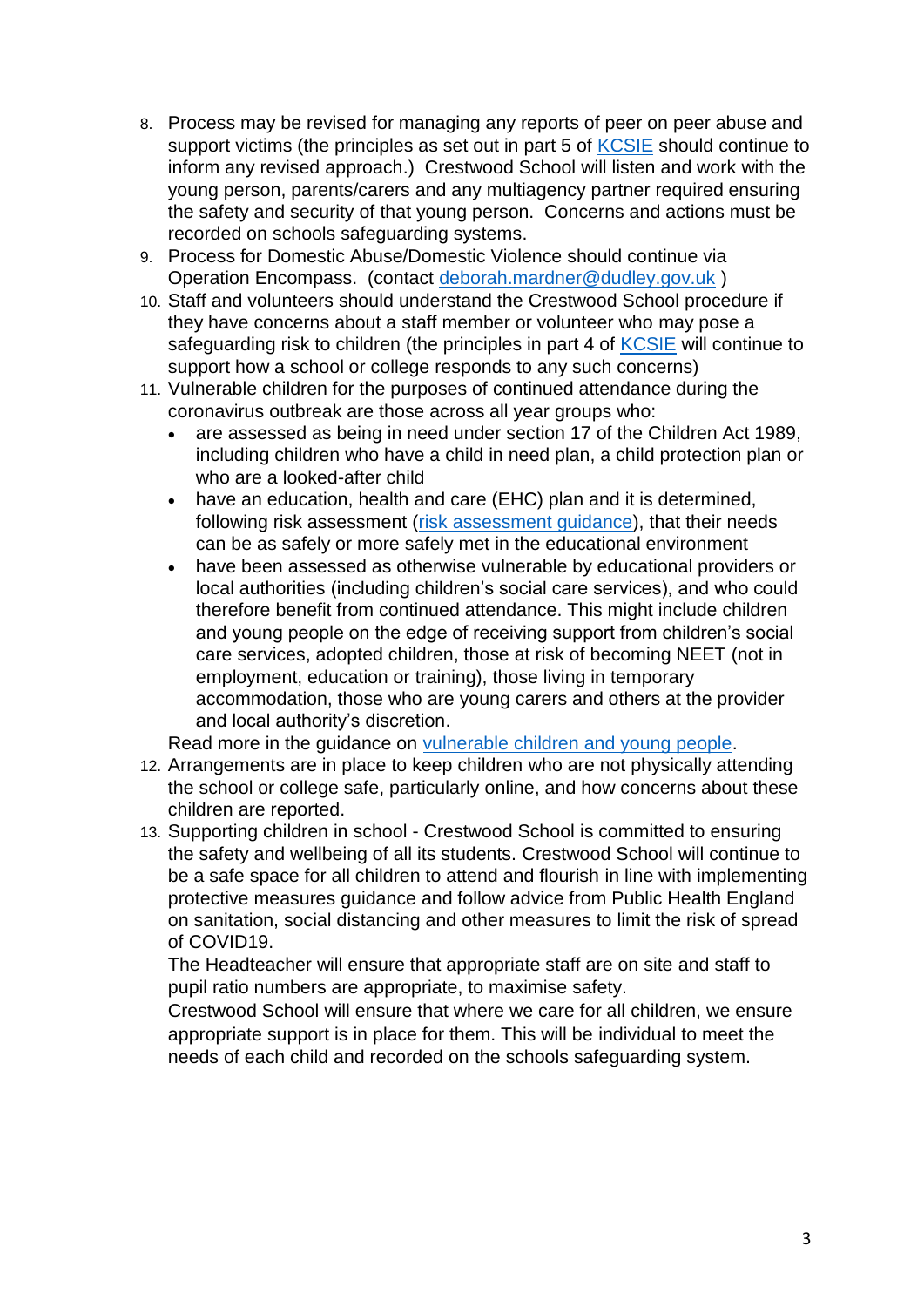14. Supporting Children away from School - Crestwood School is committed to ensuring the safety and wellbeing of all its Children and Young people. Where the DSL has identified a child to be on the edge of social care support, or who would normally receive pastoral-type support in school, they should ensure that a robust communication plan remains in place for that child or young person.

Details of this plan must be recorded on School safeguarding systems, as should a record of all contacts made. Communication plans can include; remote contact, phone contact, doorstep visits. Other individualised contact methods should be considered and recorded.

Crestwood School and its DSL will work closely with all stakeholders to maximise the effectiveness of any communication plan. Plans must be reviewed regularly (at least once a fortnight) and where concerns arise, the DSL will consider any referrals as appropriate.

Crestwood School recognises that school is a protective factor for children and young people, and the current circumstances, can affect the mental health of pupils and their parents/carers. Teachers at Crestwood School need to be aware of this in setting expectations of pupils' work where they are at home.

- 15. Children and Online Safety away from School/College Staff and volunteers should be aware of the clear reporting routes for children to raise any concerns whilst working online and are able to signpost children to age appropriate practical support from:
	- [Childline](https://www.childline.org.uk/?utm_source=google&utm_medium=cpc&utm_campaign=UK_GO_S_B_BND_Grant_Childline_Information&utm_term=role_of_childline&gclsrc=aw.ds&&gclid=EAIaIQobChMIlfLRh-ez6AIVRrDtCh1N9QR2EAAYASAAEgLc-vD_BwE&gclsrc=aw.ds) for support
	- [UK Safer Internet Centre](https://reportharmfulcontent.com/) to report and remove harmful online content
	- [CEOP](https://www.ceop.police.uk/safety-centre/) for advice on making a report about online abuse

Crestwood School will ensure that all staff who interact with children, including online, continue to look out for signs a child may be at risk. Any such concerns should be dealt with as per the child protection policy and where appropriate referrals should continue to be made to children's social care and as required the police.

Remote Education – There is an expectation work will be set. Crestwood School has set out arrangements in relation to home working when a pupil is at home with COVID or self-isolating.

Online Safety in Schools/Colleges - All staff and volunteers should continue to consider the safety of their children when they are asked to work online. Online teaching 'do's and don'ts' should be the same principles as set out in the school's or college's staff behaviour policy (sometimes known as a code of conduct) and should be followed. This policy should also include acceptable use of technologies, staff pupil/student relationships and communication including the use of social media.

The policy should continue to ensure that appropriate filters and monitoring systems (read guidance on what "appropriate" looks like) are in place to protect children when they are online on the school or college's IT systems. The policy should apply equally to any existing or new online and distance learning arrangements, which are introduced. The policy should continue to ensure any use of online learning tools and systems is in line with privacy and data protection requirements.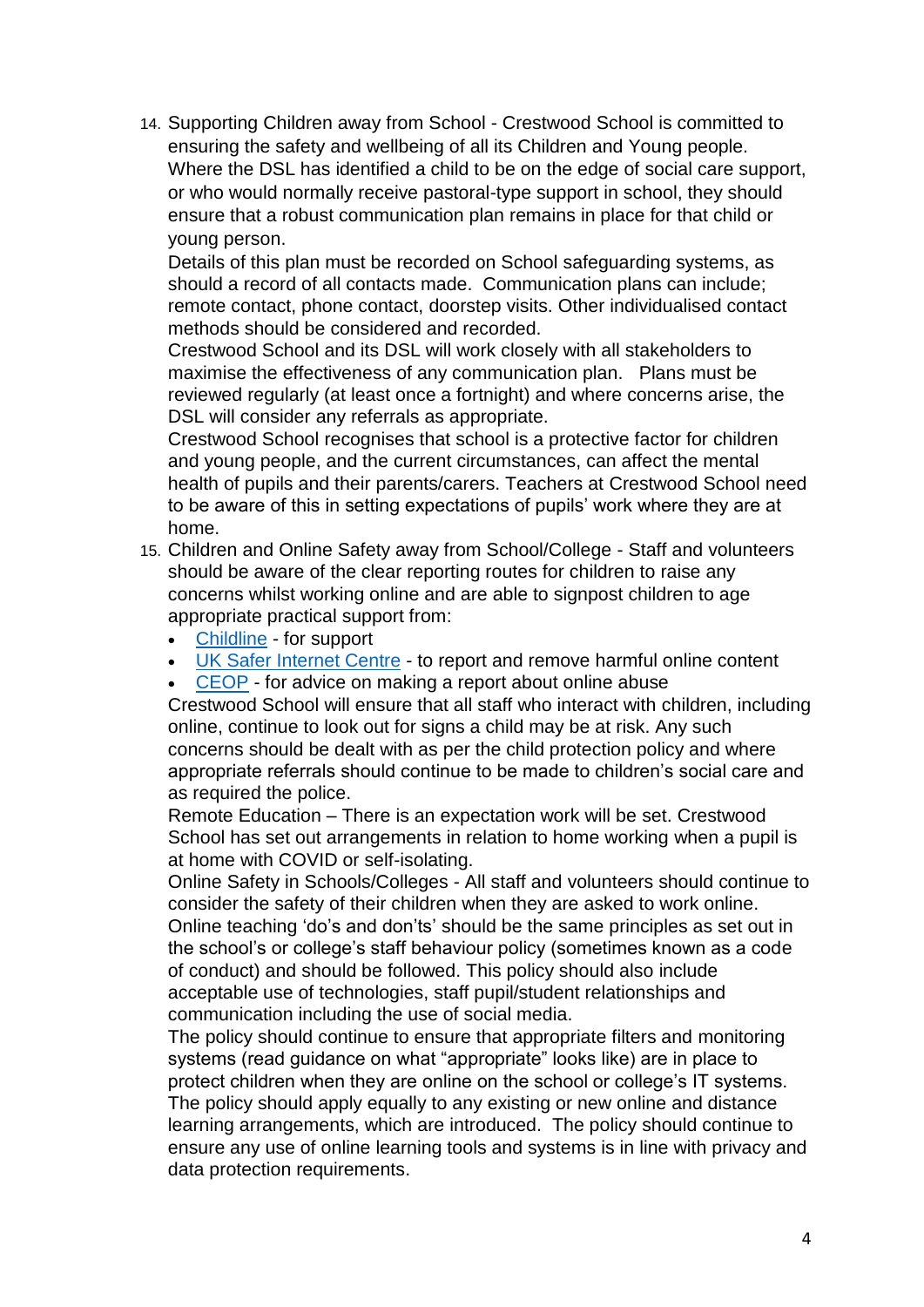Staff and volunteers should be in regular contact with parents and carers. Those communications should continue to be used to reinforce the importance of children being safe online. It will be especially important for parents and carers to be aware of what their children are being asked to do online, including the sites they will asked to access and be clear which members of school staff (if anyone) their child is going to be interacting with online. Support for parents:

- [Thinkuknow](http://www.thinkuknow.co.uk/) provides advice from the National Crime Agency (NCA) on staying safe online
- [Parent info](https://parentinfo.org/) is a collaboration between Parentzone and the NCA providing support and guidance for parents from leading experts and organisations
- [Childnet](https://www.childnet.com/parents-and-carers/parent-and-carer-toolkit) offers a toolkit to support parents and carers of children of any age to start discussions about their online life, to set boundaries around online behaviour and technology use, and to find out where to get more help and support
- [Internet Matters](https://www.internetmatters.org/?gclid=EAIaIQobChMIktuA5LWK2wIVRYXVCh2afg2aEAAYASAAEgIJ5vD_BwE) provides age-specific online safety checklists, guides on how to set parental controls on a range of devices, and a host of practical tips to help children get the most out of their digital world
- [London Grid for Learning](http://www.lgfl.net/online-safety/) has support for parents and carers to keep their children safe online, including tips to keep primary aged children safe online
- [Net-aware](https://www.net-aware.org.uk/) has support for parents and carers from the NSPCC and O2, including a guide to social networks, apps and games
- [Let's Talk About It](https://www.ltai.info/staying-safe-online/) has advice for parents and carers to keep children safe from online radicalisation
- [UK Safer Internet Centre](https://www.saferinternet.org.uk/advice-centre/parents-and-carers) has tips, advice, guides and other resources to help keep children safe online, including parental controls offered by home internet providers and safety tools on social networks and other online services
- [support for parents and carers to keep children safe from online harms,](https://www.gov.uk/government/publications/coronavirus-covid-19-keeping-children-safe-online/coronavirus-covid-19-support-for-parents-and-carers-to-keep-children-safe-online) includes advice about specific harms such as online child sexual abuse, sexting, and cyberbullying
- [support to stay safe online](https://www.gov.uk/guidance/covid-19-staying-safe-online) includes security and privacy settings, blocking unsuitable content, and parental controls
- 16. Crestwood School will continue to work with local safeguarding partners and receive any updated advice. DSLs (or deputies) should be leading the school or college's input into the local arrangements
- 17. Crestwood School to work with and receive any updated advice from local authorities regarding children with education, health and care (EHC) plans, the local authority designated officer and children's social care, reporting mechanisms, referral thresholds and children in need
- 18. Staff to work with and support children's social workers, the local authority virtual school head for looked-after and previously looked-after children and any other relevant safeguarding and welfare partners.